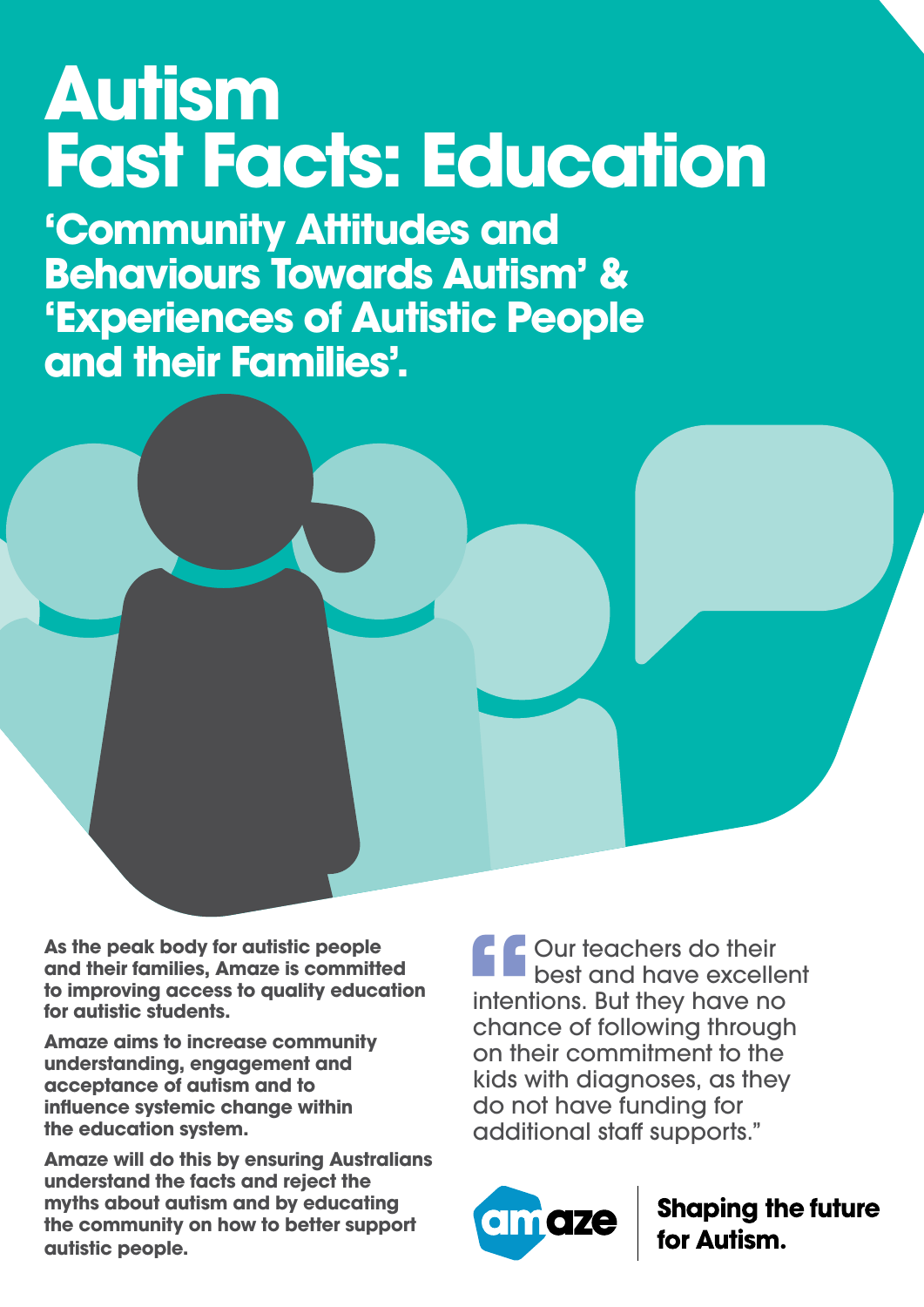# **Understanding education issues for autistic students:**

The first step is to reveal what the Australian community knows, feels and thinks about the educational needs of autistic students, and how this compares to what autistic students and their families' current experience of education is.

We've investigated these perspectives to advocate for a more inclusive education system.

The facts are revealing and compelling...

**84%** of Australians reported a **perceived discrimination against autistic people 56% unfairly in**  of autistic people **being treated education 97% educational**  of autistic students **experience restrictions 35%**  of autistic students **do not complete year 10 or above 44%**  of autistic students in secondary school **had to move school because they weren't supported 74%**  of Australians agree that **schools should make adjustments for autistic people 52%**  of Australians agree/unsure if **schools can refuse to enrol autistic students** But only

**"** Schools and teachers need more training about Autism. Each year, as a parent, I have to educate my child's teachers about Autism, then about girl traits and only then can **I educate them about my child's needs."**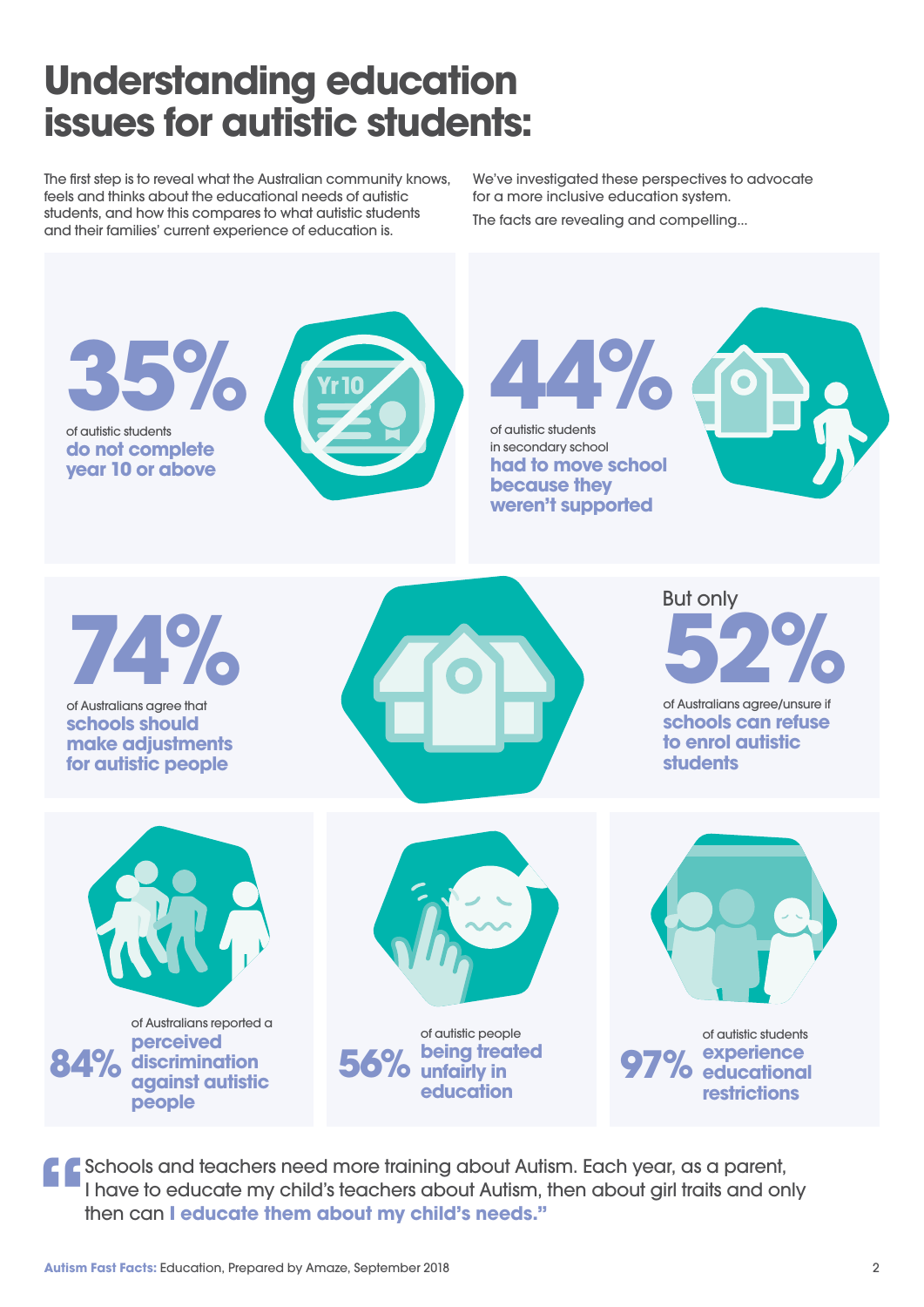





**78% autistic people**  of Australians were aware that **have difficulty making friends**

**8%**

of people said they would be **concerned if their child's classmate was autistic**

**10% concerned if their**  of people said they would be **child's best friend was autistic**

**People saw me as something they could<br>
utilise rather than a burden. I could sense<br>
that belief in me. I was able to step up<br>
to my potential".** utilise rather than a burden. I could sense that belief in me. **I was able to step up to my potential".**

**f** loved learning. School provided<br>
the intellectual challenge that I<br>
desperately needed". **the intellectual challenge that I desperately needed".**







of autistic people / families **agree Australians have heard of autism**

**29%**  of Australians believe they know how to **support an autistic person**



**But** only **4% and But** only

of autistic people / families agreed people in the community **know how to support autistic people**

**Autism is a lifelong disability** but **30-55%** of Australians agree/are unsure if autism can be cured and **22%** agree/are unsure that people grow out of autism. **There is no specific cause of autism** but **12%** of Australians agree/are unsure that vaccines (like MMR) cause autism.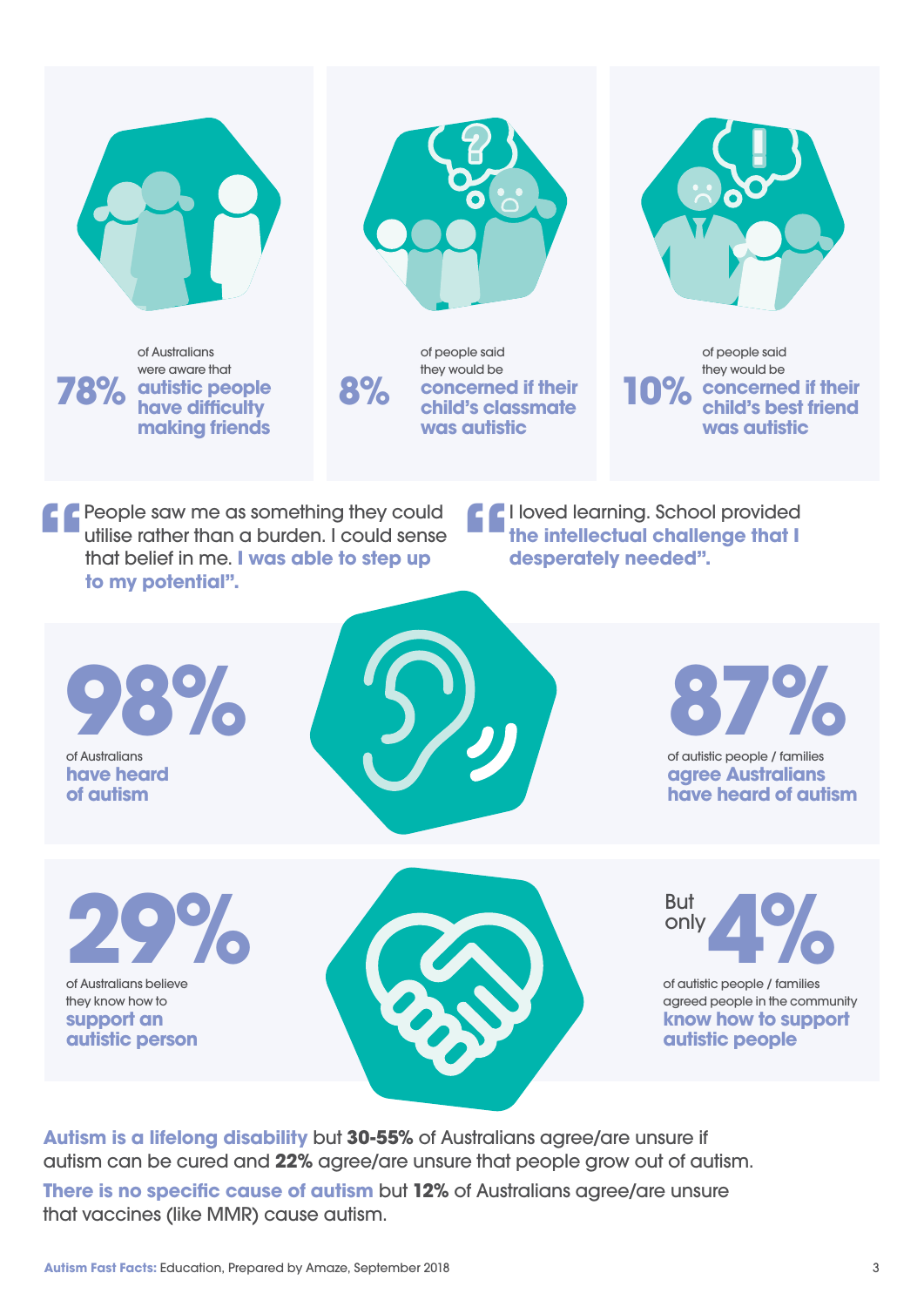# **Victoria's report card. Support for autistic students: how Victoria's schools are doing.**



Source: 'Community Attitudes & Behaviours towards Autism; and Experience of Autistic People and their Families':

Research report prepared by Centre for Health and Social Research, Australian Catholic University, Social Research Centre for AMAZE 12 December 2017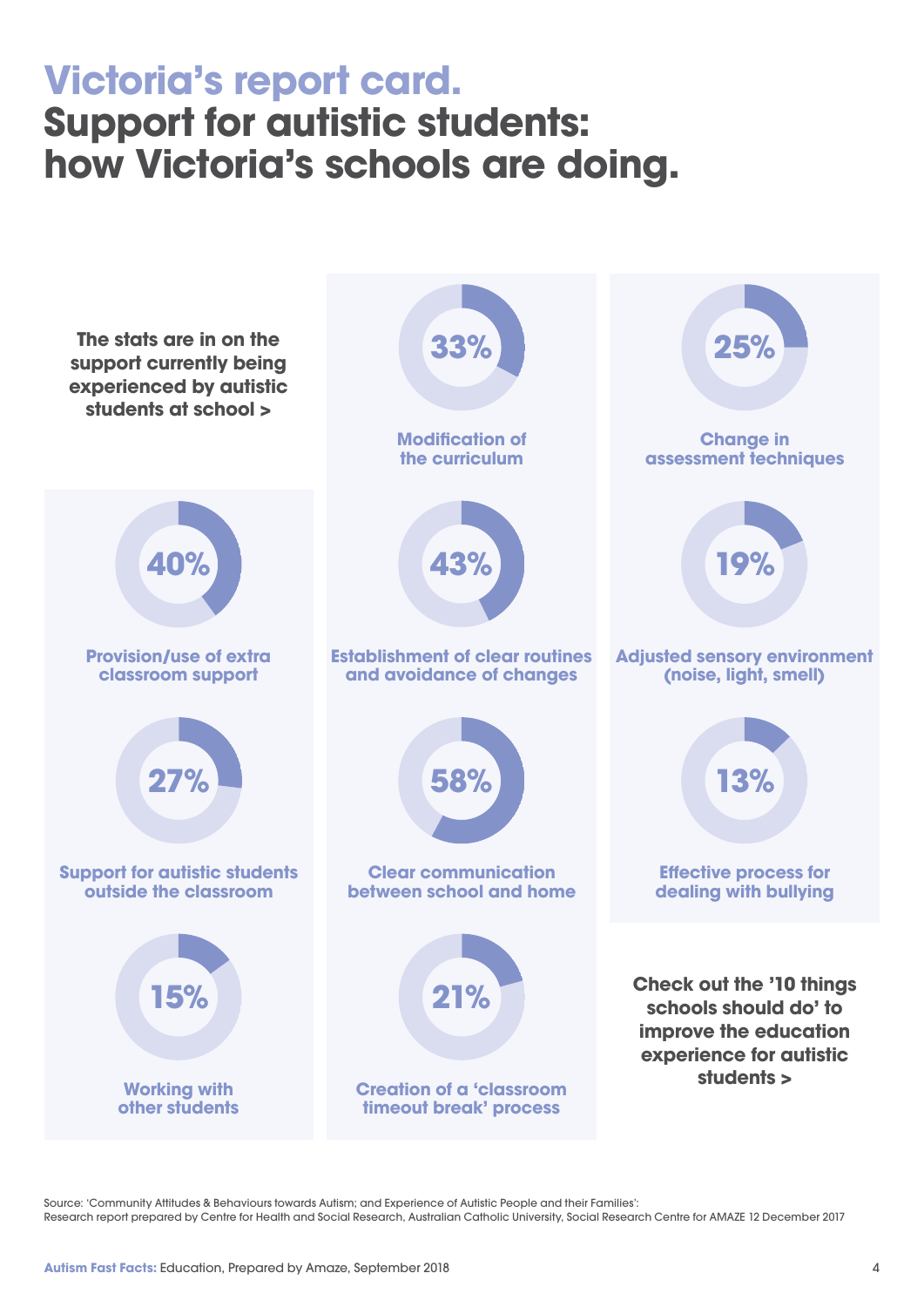# **10 simple adjustments schools can make to greatly improve the educational experience of autistic students.**

An individualised learning approach in schools will help each autistic student utilise their strengths and meet their unique needs. These 10 simple adjustments will help pave the way for tailored learning programs and improve the outcomes for students.



Autistic students may require the curriculum to be adapted in some way. Lessons and a curriculum which are planned for the rest of the class may not be suited to autistic learning styles. Modifying the curriculum will likely benefit other students with varied learning styles.



**1**

#### **Change assessment techniques**

All students need to be supported to demonstrate what they know, however sometimes the assessment design can act as a barrier for autistic students. Simple changes to assessments, tests and exams such as providing additional reading time, using checklists to assist with planning, and breaking down tasks into stages can help autistic students demonstrate what they know to the best of their ability.



#### **Extra classroom support**

Additional resources in classrooms, such as a teacher's aide, can be beneficial in supporting the teacher in maximising learning for all students. A teacher's aide can also support students outside of the classroom and on school camps.



### **Establish clear routines and avoid changes**

Autistic students find comfort in predictable routines. They may find it difficult to alter routines and change out of particular mindsets. Simple adjustments can reduce the anxiety of autistic students such as using visual schedules, allowing specific seating arrangements and providing as much notice as possible to any changes.



# **Adjust sensory environment (noise, light, smell)**

Autistic students can be acutely sensitive and aware of light, sound, odours, tastes, touch and textures – far more than their neurotypical peers. If so, autistic students will avoid sensory stimulus that they find difficult. They may need to leave the classroom if the noise becomes too loud or wear sunglasses or hats to reduce light. Overexposure may lead to becoming overwhelmed and result in a meltdown.